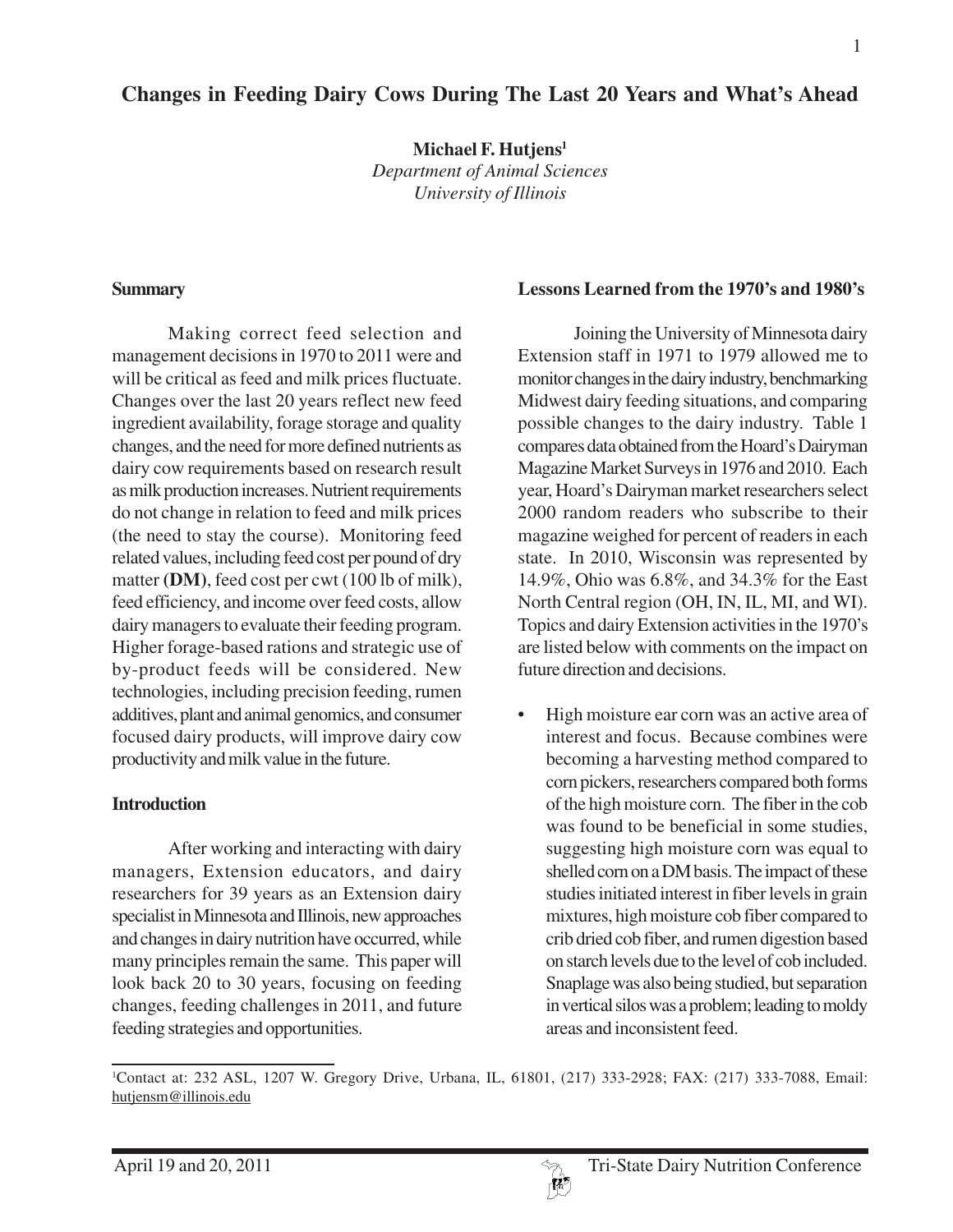- Haylage was a term applied to forage stored in oxygen limiting structures compared to wetter grass silage. The continuous feeding of fermented silage was appealing to dairy managers. Sealed unit manufacturers educated dairy managers on forage production, fertilizing strategies, hybrid selection, and harvesting guidelines, leading to high quality forage which improved milk production. This approach focused on going beyond selling a product. Alfalfa continued to be the queen of forages, with corn silage fed in limited amounts (considered a steer fed).
- Cafeteria mineral feeders were appearing as a way to supplement dairy cattle, allowing cows to select each day from 8 to 15 different mineral products. Studies indicated that cows consumed salt, sodium bicarbonate, sodium bentonite, and limited amounts of phosphorous.
- Magnetic grain feeders were used on freestall dairy farms to provide extra grain to higher producing cows. Cows identified with a chain had free choice access to grain mixtures. "Boss cows" took on a new meaning. Electronic grain feeders were the next generation of grain feeding technology which interfaced with milk recording in parlors and cow identification for management purposes.
- Computer based ration formulation was the Michigan State dial-up program using a telephone. Four to six nutrients were calculated and recorded by hand. Busy signals were the "kiss of death" at meetings. Texas Instrument **(TI)** units allowed ration formulation on site. A hard copy tape print was generated with more data.

Extension programs were tied to DHI with one or two Extension specialists responsible for the day-to-day management of the program and labs. The educational focus was county based meetings

with specialists in Minnesota limiting the number to 80 meetings annually with four dairy specialists (over 320 meetings) plus forage, farm management, dairy engineers, and milk quality specialists available in most states. Overhead projects were delivery systems with slides becoming more common. Funding was excellent, with opportunities to launch new programs and efforts. The Four State Dairy Extension group (WI, MN, IA, and IL) had been formed in the 1960's, which become the model for other regional groups.

## **Looking at 2011**

Table 2 lists feeding decisions and strategies for U.S. dairy managers in 2010. Dairy nutrition continues to have key economic impacts for Midwest dairy managers, with competitive advantages compared to western states dairy managers. As forage and corn grain were produced on the farms, forage quality was controlled and production costs of forages and grains were lower than current market prices. Illinois workers calculated the cost to raise alfalfa hay was \$107 a ton, while the market price is over \$160 a ton in 2011. A similar financial competitive advantage pattern exists for corn silage, shelled corn, and soybeans.

## *Evaluating feeding economics*

• Herd feed efficiency **(FE)** from 1.4 to 1.6 lb of 3.5% milk per pound of DM with each change in 0.1 FE point worth \$0.30 to 0.38/cow/day. Factors impacting FE include forage quality, fiber digestibility, ration formulation, DM intake, milk quality, somatic cell count status, rumen health, reproductive efficiency, and environmental impact. Milk protein efficiency will become another FE measure as dairy cows recover 25 to 30% of dietary protein as milk protein. This value will need to increase to 35 to 40% by genetic selection, feeding programs, and feed ingredients which will be a win-win-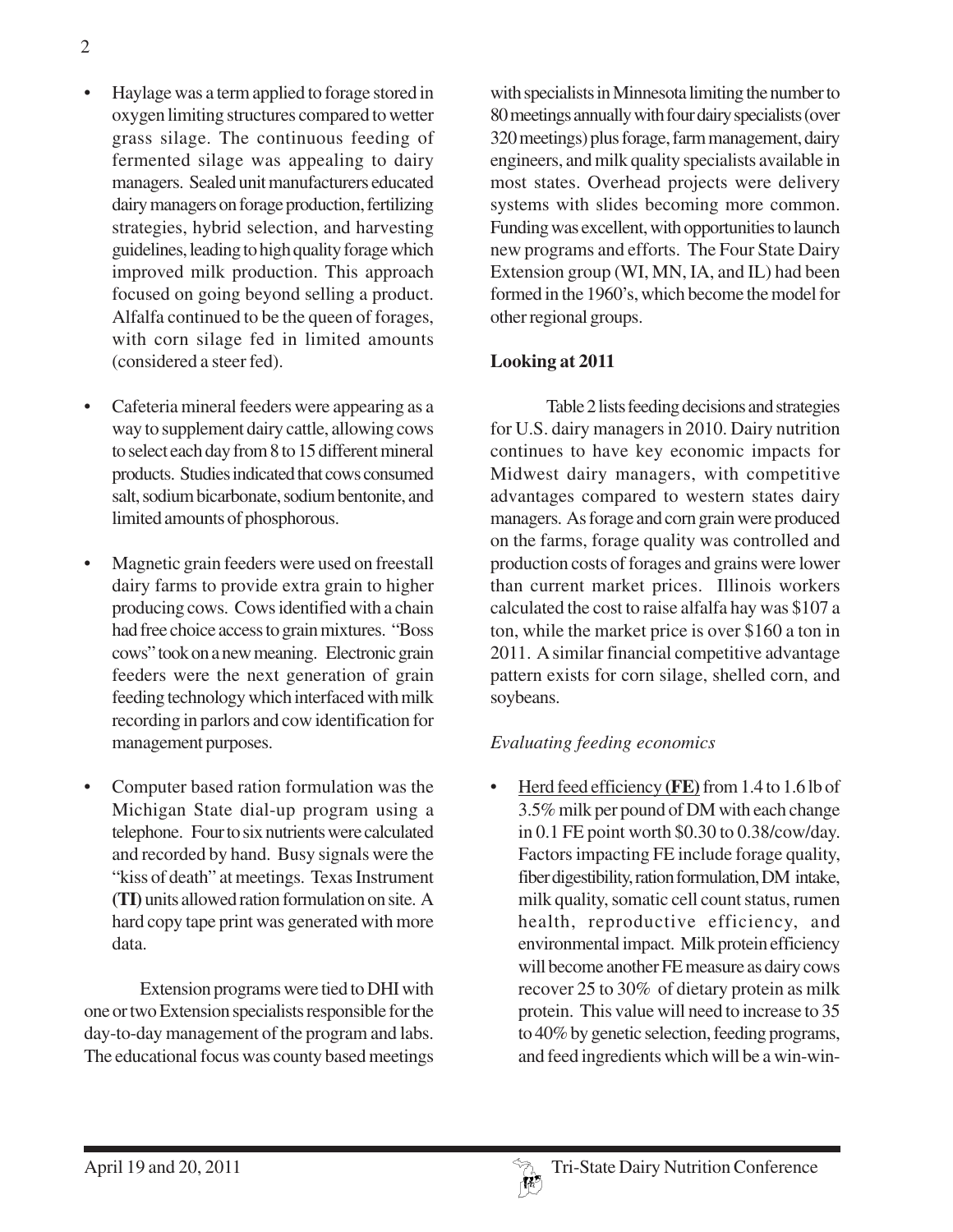win-win for dairy cows, dairy managers, the environment, and consumers.

- Feed cost per pound of DM at \$0.11 to 0.12/ lb of DM reflects the cost of feed ingredients selected when building and balancing the ration. Feed ingredient selection, forage quality, and feed additives are key factors.
- Feed cost per 100 lb of milk (\$7 to 8/cwt) reflects the cost per pound of DM, amount of DM offered, weigh backs, shrink, and milk yield. Milk yield is the key factor.
- Income over feed costs (\$7 to 13) represents margin (dollars available) for fixed, variable, and labor costs, and return to management. Milk price is a key factor in this value.

# *Feed related factors*

Corn hybrids offer flexibility with low lignin corn silage, corn silage specific hybrids, higher starch levels, and improved FE. Forages high in neutral detergent fiber digestibility **(NDFD)** provide sources of rumen fermentable carbohydrates, reducing concentration corn grain needed.

Use of computer modeling programs allows for fine-tuning rations. Lower levels of protein based on amino acid balancing and rumen microbial estimation can reduce feed costs while optimizing production. Milk protein yield continues to be important in the Midwest based on milk pricing systems.

With corn grain over \$7/bu, starch level and utilization must be optimal. Lower levels of starch (20 to 22%) can maintain milk production with high quality forage, rumen fermentable fiber, adding sugar, and/or feeding an ionophore. Plant or kernel processing of corn silage and processing corn grain can increase starch availability in the rumen and reduce fecal losses of starch. If fecal starch is over

5 to 6%, examine the cause of higher fecal starch values.

By-product feeds can be an economical nutrient source. Corn by-products continue to be economical sources of nutrients. Distillers grain and wet brewers grain can reduce protein costs, while corn gluten feed, soy hulls, and wheat midds can maintain energy levels while reducing feed costs. Dairy managers and nutritionists must monitor corn by-products as ethanol producers continue to market corn nutrients in by-products (corn oil for bio-fuel, corn protein for monogastic animals, and corn bran for ruminants) to capture value-added feed markets.

Review shrink losses. Managing and monitoring weigh backs can increase profitability. One guideline is to target 1 to 2% weigh back per cow per day. Bunk management may allow feeding to an empty bunk, reducing feed refusals and saving 1 to 3 lb/cow/day of DM (\$0.11 to 0.30/day). Other areas to reduce feed shrink include mixing errors monitored by computer based software on weigh scales, mixing inside the building, minimizing weather and wind losses, and controlling waste.

Forage storage systems continue to shift to bunkers, baleage, bags, and drive over piles. Herd size and local availability of forages impact these forage storage systems. Oxygen barrier covers reduced DM loss and shrink.

Snaplage (a high moisture grain consisting of corn grain, cob, husk, and some plant material) is returning as high moisture corn (35 to 40% moisture), using large forage harvesters with snapper head attachments. The ability to harvest large acreages in a short time period and process the high moisture corn prior to storage in the field is appealing to dairy managers and custom harvesters, along with higher DM recovery per acre. The added fiber can improve rumen fermentation and health and reduces starch levels.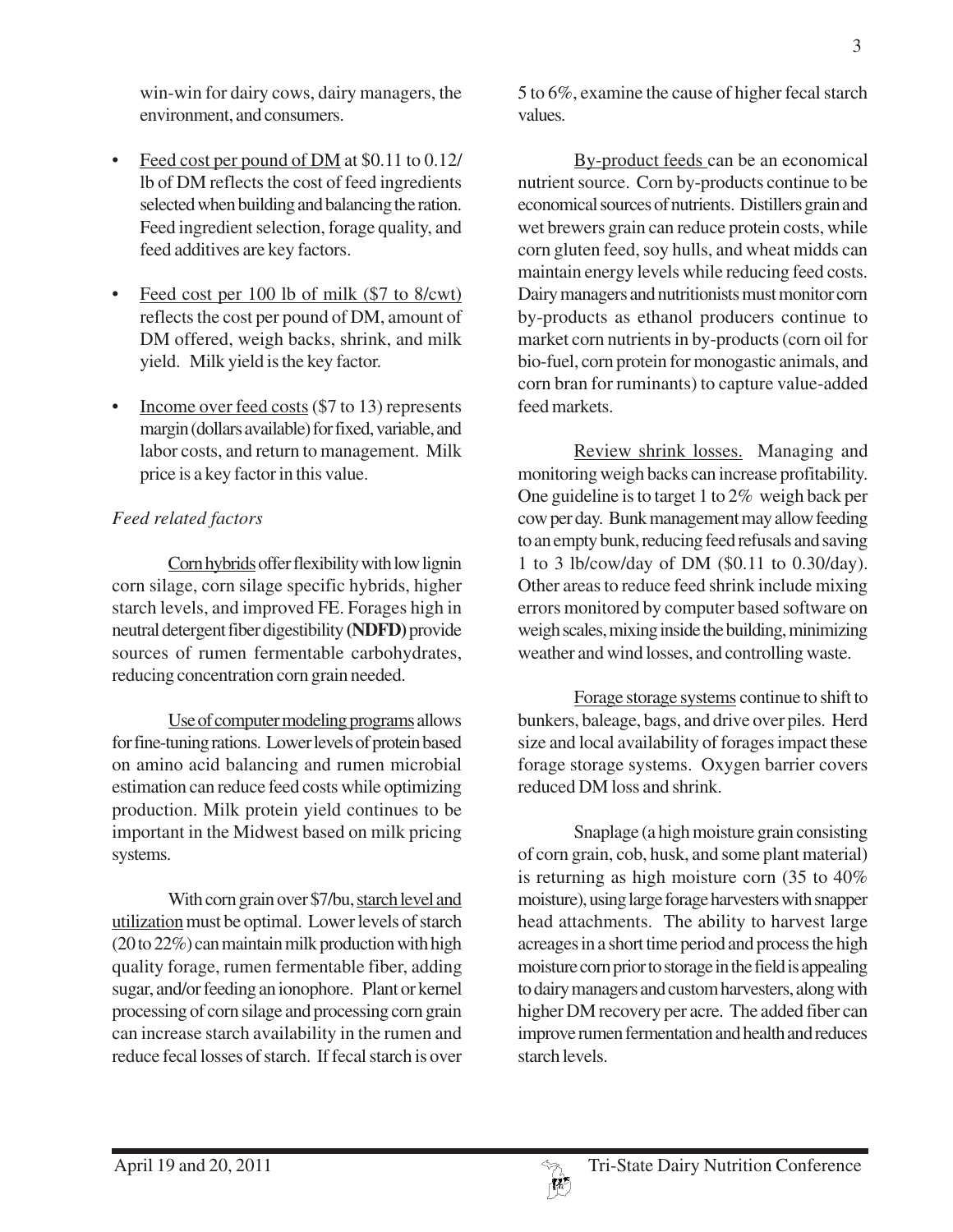#### **Future Feeding Strategies**

Precision feeding can be defined as delivery of the same ration and form every day to every cow. Blending rations with consistent feed processing can result in the same physical form and nutrient content ration in each batch of feed every day will be needed. Feed ingredients will be added with an exact mixing time (minutes of mixing time and revolutions of the TMR mixer) and feed order. The NRC standard nutrient composition tables may not be used in ration formulation. Fuzzy cottonseed does not contain the same nutrient level due to new genetic selection of the crop and growing conditions. Measuring forage quality when harvesting forages using near infrared **(NIR)** sensors on the chopper will capture real time forage yield, DM changes, and nutrient level of the forage before it is stored. The field harvesting chopper will automatically adjust chopper theoretical length of chop **(TLC)** and roller clearance of the kernel processor as DM content changes in the field to process uniform and desired corn silage forage for ensiling and feeding. Measuring and managing variation in forage quality will be available to nutritionists and dairy managers to correct nutrient content based on standard deviation of feed based on multiple test summarization. Ration balancing and protection of ration nutrient changes, such as adequate protein or a shortage of fiber, can be programmed into a computer software program. Commercial forage testing labs provide summaries of specific forages from the dairy farm over several samples and time periods.

High forage-based rations (over 65 to 70% of the ration DM) will become economically attractive.As competition for corn and soybeans continues between human food uses and bio-fuel production, the dairy cow may not compete economically for these high quality food resources as feed. Dairy cattle have a rumen-based digestive tract that allows ruminants to consume feed ingredients that humans cannot utilize (such as grasses, pasture, distillers grains, wheat midds, urea,

and other by-product feeds). Cornell researchers have measured herds producing over 80 lb of milk fed rations containing 65 to 70% of the total ration DM as forage (Chase, 2010). Nutritionists and dairy managers will need to be skillful when managing these rations (inventory control, rumen models to predict results, and harvesting high quality forage). As a hungry and growing populations continues to expand, the future may dictate that dairy managers cannot afford corn or soybean-based feed ingredients as dairy feed.

Designer dairy products will become more than food that we consume for providing high quality protein, calcium, potassium, B-vitamins, and other key nutrients. Cows will produce fatty acids (type of milk fat) in milk that will improve health and avoid diseases [an example is conjugated linoleic acids **(CLA)**]. Specific dairy proteins could also be a valuable food resource to reduce or slow memory loss and aging. Improved weight loss may be achieved with whey proteins. Calcium and vitamin D may have future human health benefits.

Genomic cell engineering (gene sequencing) has been identified for dairy cattle, allowing researchers to find "the combination of genes" that could reduce mastitis, decrease transition cow health risks, and/or reduce milk fat synthesis. By selecting these genetic markers and turning on or off these genes, cows could produce milk containing 2% milk fat instead of 4% fat, which may reflect consumer demand and lower energy needs of high producing cows. Illinois researchers have identified genes that are up regulated (turned on) or down regulated (turned off) based on the diet the dry cow consumes, which may impact metabolic risks in transition cows. This biotechnology tool has tremendous potential in the dairy industry.

New rumen-based feed additives continue to emerge from research labs and companies which may enhance rumen function and efficiency. Enzymes may increase digestibility, providing more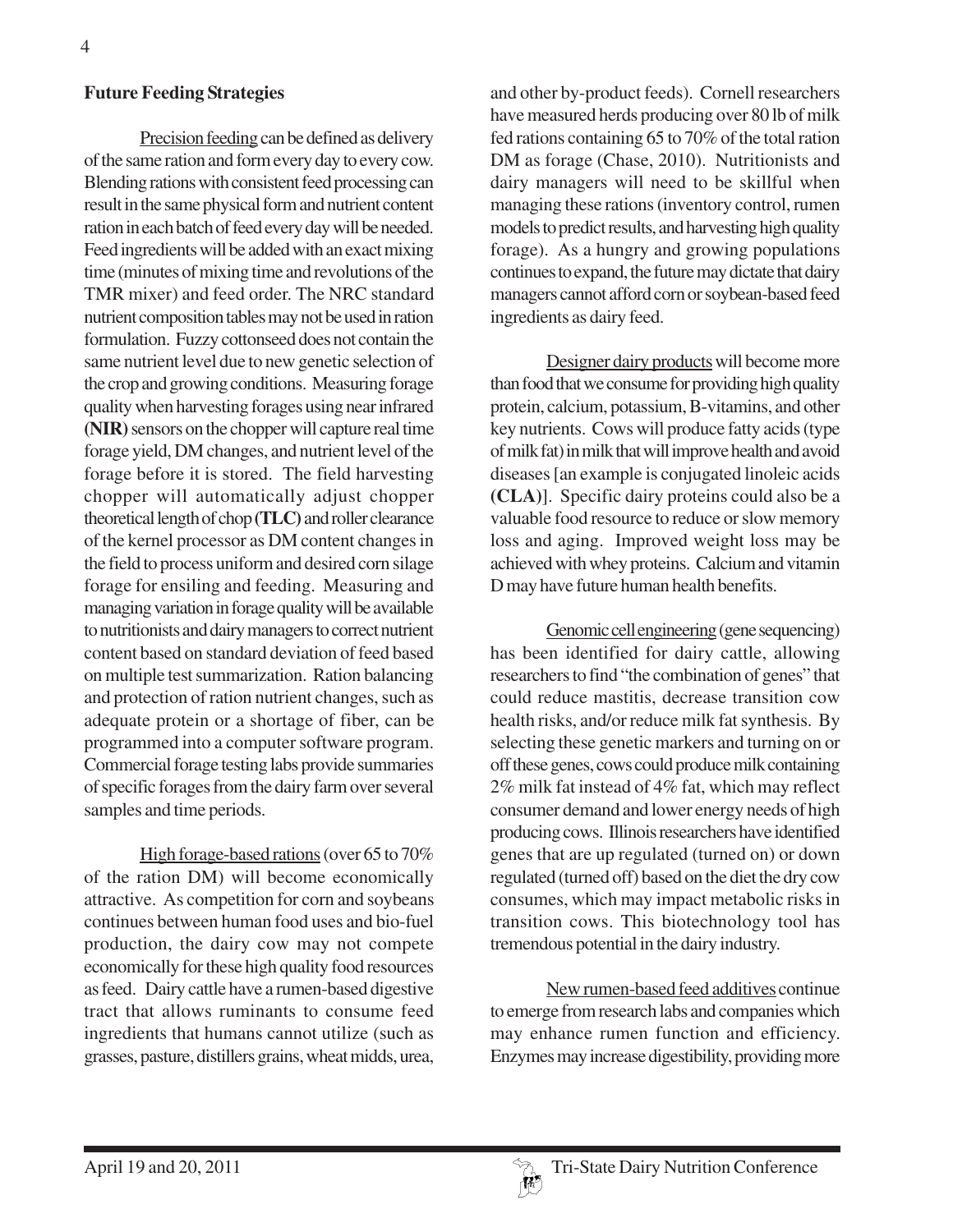nutrients for the cow or microbes resulting in less manure - another win-win situation. Enzymes could be added to forage when ensiling, treating feed prior to consumption, or fed to function in the rumen or lower digestive tract (protected from microbial destruction). Encapsulation technology is available to allow companies to "protect" key nutrients from rumen microbial destruction (such as rumen protected amino acids, fatty acids, niacin, and choline). Direct-fed microbes will be identified through selection and DNA finger printing that can enhance rumen fermentation, reduce lactic acid build up, and improve cell and cow immunity. Essential oils are a class of feed additives that offer alternatives and opportunities, depending on the future role of feeding antibiotics.

Computer technology and software programs allow for continual improvement in rations, with the ability to predict rumen microbial yields, amino acid flows, rumen pH, milk urea nitrogen values, fatty acid levels, and the environmental impact of nitrogen and phosphorous excreted in dairy cow manure. Balancing long chain fatty acid levels and types to predict desired milk fatty acid composition is possible. In the future, we may not balance for NDF, but balance each fiber fraction to predict performance (lignin, hemicelluloses, and cellulose). Computers will "see" and adjust for feed particle size, heat stress impact on the rumen environment and pH, impact of cow comfort on feed intake and digestion, refine dietary cation-anion difference calculations, adjust mineral levels based on bioavailability, and predict nutrient efficiencies (DM, protein, energy, and minerals) delivered by the ration feed ingredients monitored by feed models.

### **References**

Chase, L.E. 2010. High forage rations for dairy cattle—how far can we go? WI Forage and Grassland Conference Proceedings.

Chase, L.E., R.J. Rigg, and M.E. VanAmburgh. 2009. Feeding lower protein rations to dairy cows opportunities and challenges. Proc. Cornell Nutr. Conf. Feed Manufacturers. Syracuse, NY. pp. 235-239. http://spac.adsa.org

Hutjens, M.F. 2010. Feeding economic for 2010. Proc. Four State Dairy Nutrition and Management Conference. pp. 27-29. http://spac.adsa.org

Hutjens, M.F. 2010. Precision will fuel the rumen and future feeding focus. Hoard's Dairyman Magazine. 155 (11):446.

Hutjens, M.F. 2007. Practical approaches to feed efficiency and applications on the farm. Proc. Penn State Dairy Nutrition Workshop. Penn State University, University Park. http://spac.adsa.org

Kerschensteiner, M.H. 1976. Hoard's Dairyman continuing market survey. Fort Atkinson, WI.

Linn, J., T.M. Raeth-Knight, and N. Litherland. 2009. Role of feed (dairy) efficiency in dairy management. Proc. Pacific Northwest Nutr. Conf. http://spac.adsa.org

Vorpahl, G.L. 2010. Hoard's Dairyman 2010 Marketing Study. Fort Atkinson, WI.

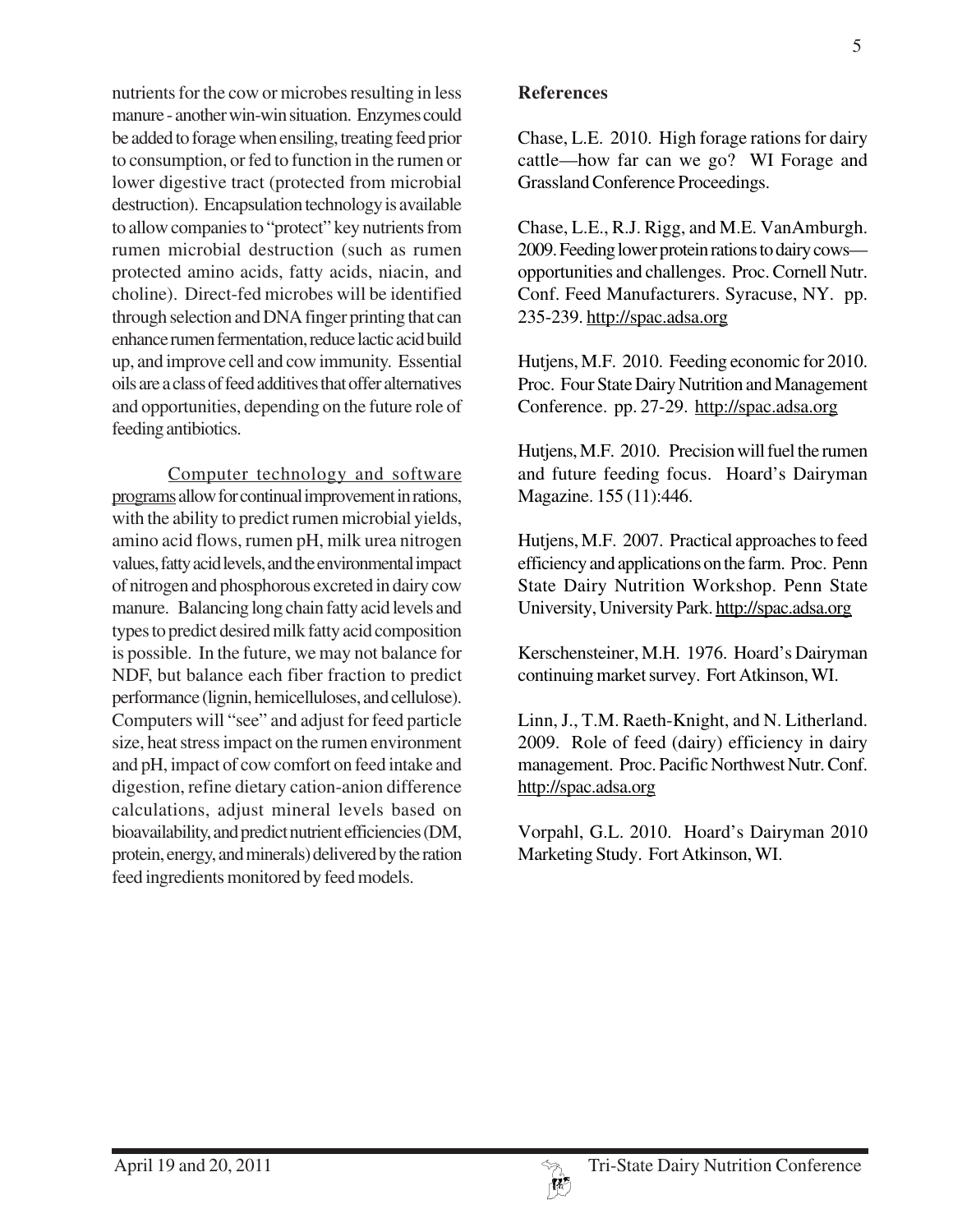|                                         | 1976            | 2010      |
|-----------------------------------------|-----------------|-----------|
| Dairy Enterprise:                       |                 |           |
|                                         |                 |           |
| Herd size (number of cows)              | 64.5            | 167.5     |
| Milk yield per cow (lb/lactation)       | 12,694          | 20,044    |
| Heifer herd size (number)               | 38.1            | 117.1     |
| Steers (number)                         | 13.8            | 31.9      |
| Milk price (\$/cwt)                     | 9.98            | 12.82     |
| Gross income per farm $(\$)$            | 95,000          | 447,337   |
| Grade A producers $(\%)$                | 78.8            | 95.7      |
| Breeds (% of farms reporting)           |                 |           |
| Holstein                                | 80.2            | 89.3      |
| Jersey                                  | 7.6             | 28.2      |
| Crossbreds                              | NA <sup>1</sup> | 27.6      |
| Feeding Aspects:                        |                 |           |
| Commercial feed purchases (\$)          | 16,796          | 127,298   |
| Milk replacer use $(\%)$                | 68.6            | 63.8      |
| Complete dairy grain concentrate $(\%)$ | 48.5            | 46.0      |
| Green chop forage $(\%)$                | 2.3             | <b>NA</b> |
| Baleage use (%)                         | <b>NA</b>       | 24.1      |
| Bunker silos ( $\%$ using)              | 8.1             | 26.8      |
| High moisture corn use $(\%)$           | 16.0            | 49.9      |
| High moisture shelled corn (% wet corn) | 43.5            | 75.3      |
| Silage inoculants use $(\%)$            | 17.4            | 40.1      |
| Metabolic disorders (% reporting):      |                 |           |
| Milk fever                              | 80.0            | 79.7      |
| Ketosis                                 | 47.0            | 63.7      |
| Displaced abomasum                      | 24.0            | 59.3      |

**Table 1.** Comparing dairy data from 1976 and 2010 data reflecting changes in the dairy industry (Kerschensteiner, M. H., 1976; Vorpahl, G.L. 2010)

 ${}^{1}NA$  = not available.